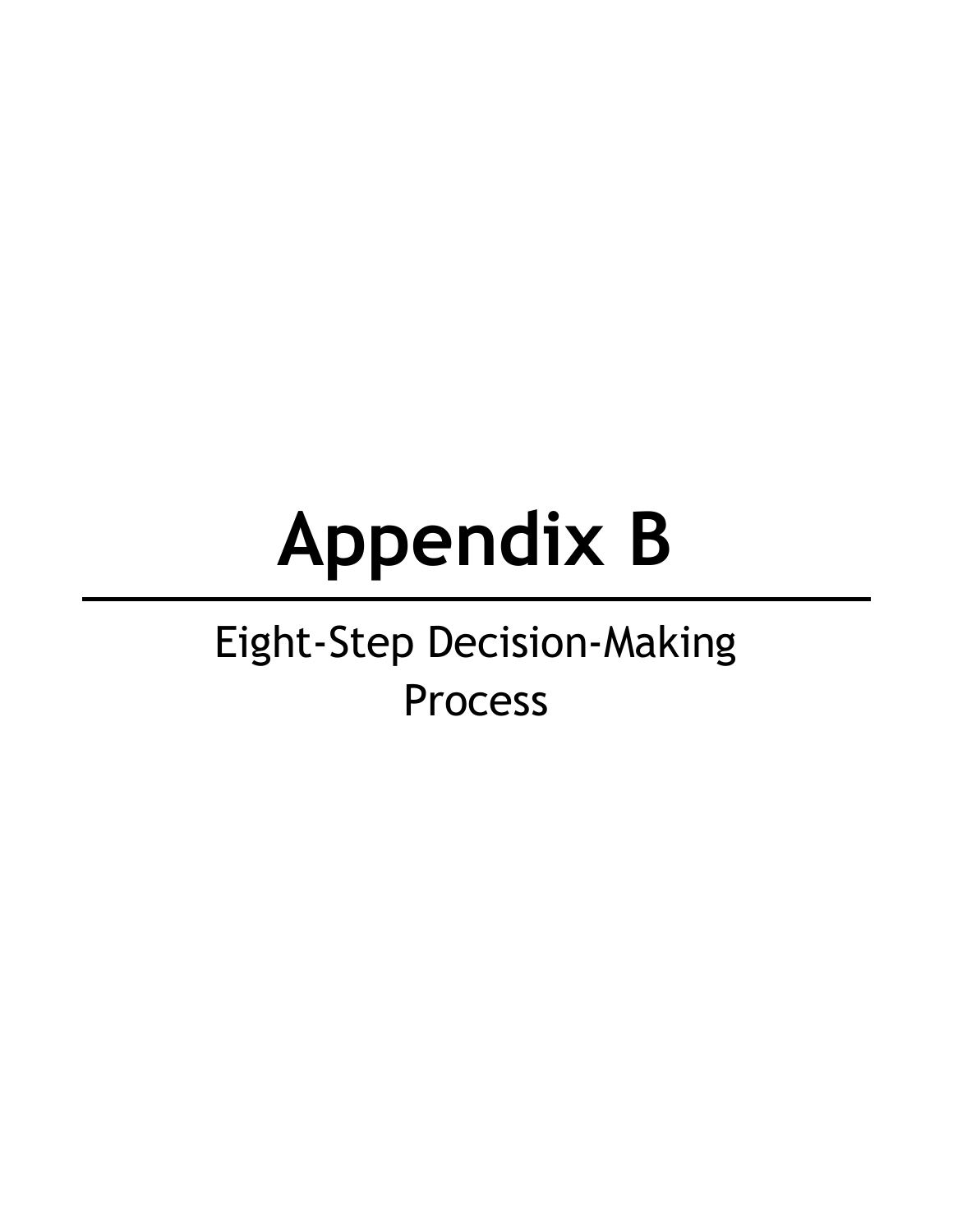#### **U.S. DEPARTMENT OF HOUSING AND URBAN DEVELOPMENT**

### **8-STEP PROCESS**

#### **TBI Biomass Pellet Manufacturing Facility**

#### **Sonora, CA**

Decision Process for Executive Order 11988 as Provided by 24 Code of Federal Regulations Section 55.20

#### *Step 1: Determine whether the action is located in a 100-year floodplain (or a 500-year floodplain for critical actions).*

The proposed action is partially located in a 100-year floodplain. The proposed action would involve the development and operation of a woody biomass pellet manufacturing facility on two parcels (Assessor's Parcel Numbers: 061-150-46 and 061-150-47) located in an industrial business park in Sonora, Tuolumne County, CA. The sewer connection for the proposed project is located within an area designated an A Zone (area of special flood hazard without water surface elevations determined), as indicated on FEMA FIRM Panel Number 06109C0854C (dated April 16, 2009). This project is (a) not exempt under 24 CFR Section 55.12(a), and (b) consists of activity within the 100-year floodplain; for both of these reasons, Executive Order (EO) 19988 applies. An evaluation of direct and indirect impacts associated with construction and modification of the floodplain is required.

#### *Step 2: Notify the public for early review of the proposal and involve the affected and interested public in the decision-making process.*

A public notice describing the proposed project was published in the Union Democrat, the local and regional paper, on October 26, 2021. The ad targeted local residents, including those in the floodplain. A copy of the published notification was kept in the project's environmental review records and attached to this document. The required 15 calendar days were allowed for public comment. As required by regulation, the notice also included the name, proposed location and description of the activity, total number of floodplain acres involved, and the HUD official or responsible entity contact for information as well as the location and hours of the office at which a full description of the proposed action can be viewed. No comments were received on the proposed action.

#### *Step 3: Identify and evaluate practicable alternatives.*

The project site selection criteria are:

- The site must be a minimum size of 2 acres.
- The site zoning must allow wood products manufacturing as an allowed or conditional use.
- There must be no conflicting adjacent uses (such as residential properties).
- The site must be available for lease at a rate that is economically viable.
- The site must be located within or adjacent to the feedstock study area so that transportation of raw materials to the site meet emissions targets and enables financial success of the project.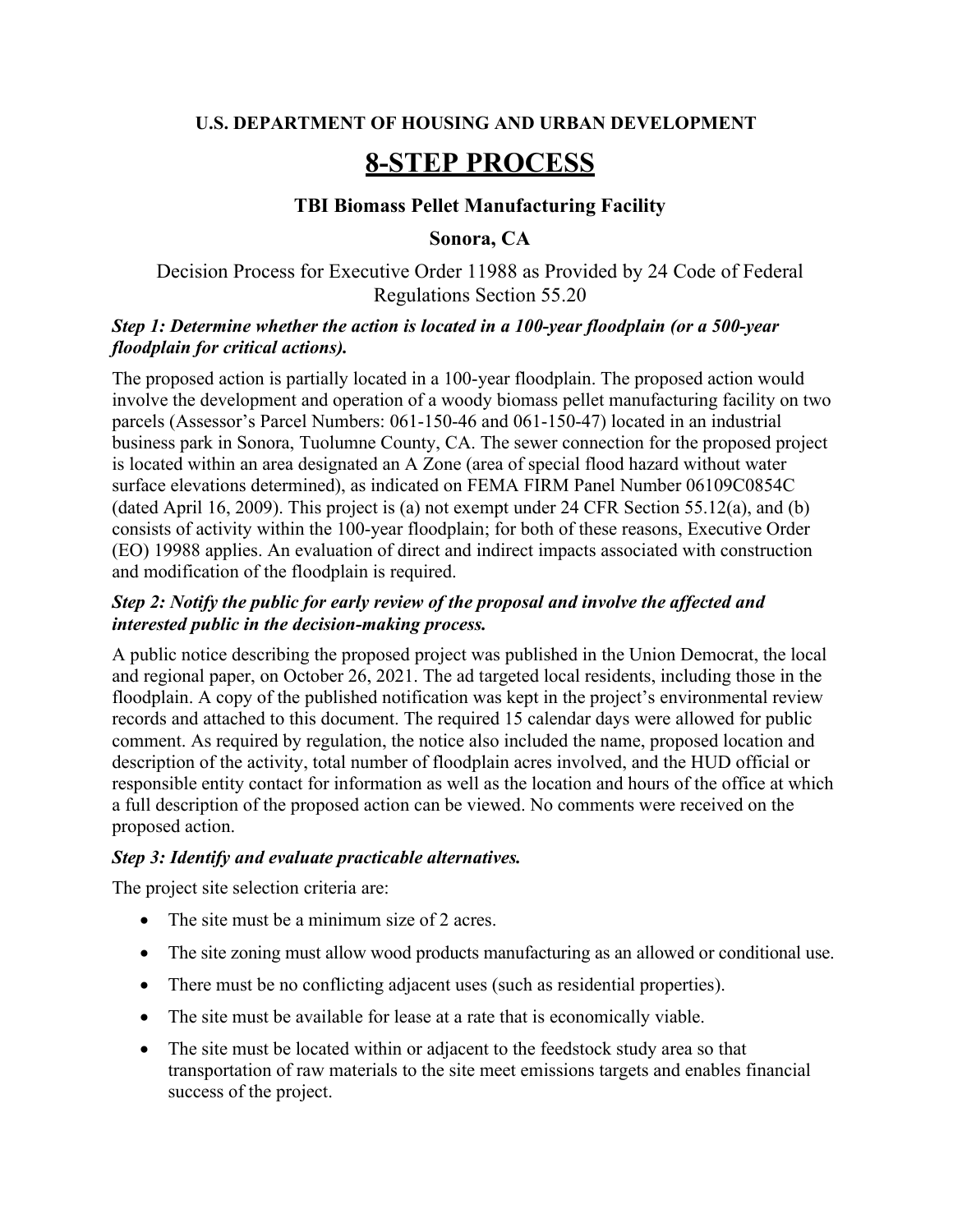The project applicant considered several alternative sites and actions:

1. Locate the Project Within the Floodplain

Locate the project at the proposed location, on Assessor's Parcel Numbers (APNs) 061- 150-46 and 061-150-47. These APNs are addresses on Camage Avenue in Sonora, CA.

This site meets all the requirements identified above. The proposed action on this site would meet HUD's stated purpose and need for this facility. However, the project as proposed would require temporary excavation within the flood zone to access connection to the Tuolumne Utilities District sewer line. All buildings and permanent above-ground infrastructure would be outside of the floodplain.

#### Modify the project located on APNs 061-150-46 and 061-150-47

It is not feasible to modify the project because the existing public sewer line is located in the floodplain, and the size of the site, together with the site layout precludes implementation of a private sewer or alternative sewage treatment system, per Tuolumne County Code Section 13.08.150 Public Sewer Connections.

*A. Every building in which plumbing fixtures are installed, including dwellings, places of business, or other structures in which persons reside, congregate or are employed, and any building or structure from which sewage may originate, shall connect to a public sewer when such a public sewer is available. For the purposes of this Section, a public sewer is defined as being available when the following conditions exist: 1. The agency operating the sewer has agreed to permit connections; 2. The public sewer is located three hundred feet or less from the proposed building as measured over an existing public right-of-way or public utility easement.*

#### Obtain a Letter of Map Amendment (LOMA) or Letter of Map Revision (LOMR)

The project proponent considered applying for a LOMA or LOMR, but discussions with Tuolumne Utility District (TUD) staff indicated that, through this process, the public sewer connection stub would likely not be found to be at or above the base flood elevation (BFE) and therefore there would be no change in floodplain impacts. Additionally, survey information for the location of the sewer stub connection would need to be updated by TUD to reflect the precision of the new data available on the LOMA or LOMR.

2. Locate the Project Outside of the Floodplain

#### Locate the project on APN 097-330-007 (Alternative 2)

The project applicant had considered an alternative site on APN 097-330-007, adjacent to Sonora Recycling. The site is zoned for industrial use (M-1) but is in very close proximity to residential uses. At this site, emissions, noise, and haul truck traffic could adversely affect sensitive receptors in the adjacent residential area. The parcel has also not previously been developed and would therefore require extensive site preparation and improvements (e.g., clearing, grading, installation of new drainage infrastructure) prior to use. The extensiveness of these required improvements would not be completed in time to meet the conditions of the Community Development Block Grant National Disaster Resilience grant award.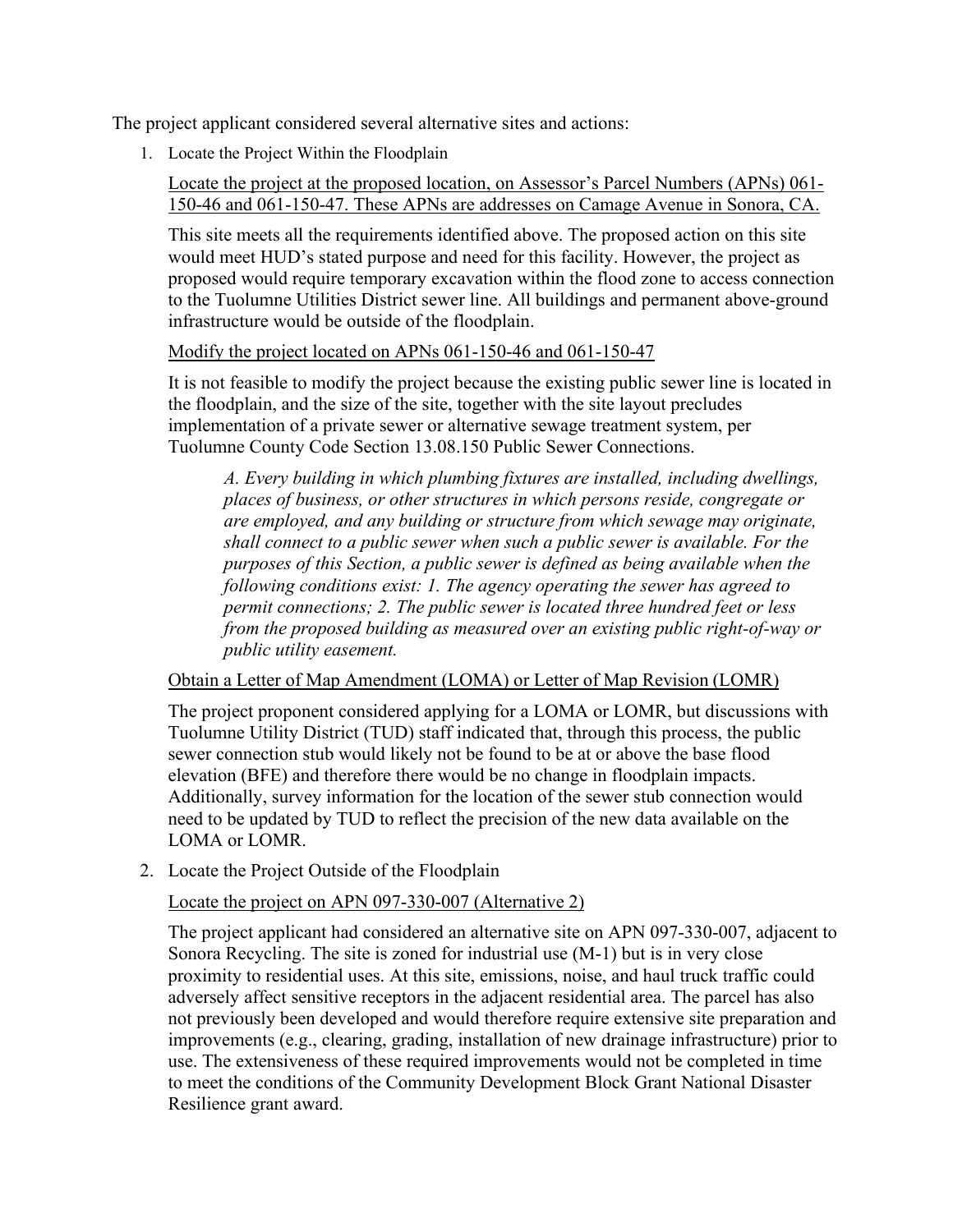Locate the project in the Plum Industrial Park on APN 061-170-007-000 (Alternative 3)

The site is currently under a lease contract and would not be available quickly enough to meet the conditions of the Community Development Block Grant National Disaster Resilience grant award.

3. No Action Alternative

The No Action Alternative would not include any development and therefore no impacts to the floodplain would occur. If no funding is provided, the proposed project would not be constructed and therefore this receiving facility for woody debris generated from forest fuels management activities and forest thinning would not be available to manage forest biomass byproducts. Additionally, there would be no benefit related to GHG emissions because woody debris piles would be burned in the forest generating substantial emissions. A No Action Alternative was considered and rejected because approval of the No Action Alternative would not meet the purpose and need of the proposal.

#### *Step 4: Identify Potential Direct and Indirect Impacts Associated with Floodplain Development.*

The proposed project would not result in the construction of habitable structures and would not affect existing habitable structures in any way, nor would it locate any people or any type of structures within any areas prone to flood. For these reasons, the project would not result in increased flood risk to people or property and would have no adverse effect related to loss of life or property due to flooding. Additionally, because no structures would be placed within the floodplain, there is no requirement for any portion of the project to be covered by flood insurance under the National Flood Insurance Program.

In addition to concerns for life and property, the natural and values of the floodplain have been considered. The natural resources of the floodplain include water, biological, and societal resources.

Construction activities required to connect to the sewer line within the 100-year floodplain would not alter existing impervious area or flood flows. Work activities required to be carried out to connect to the sewer line would consist of temporary excavation for access and subsequent replacement of excavated materials. Work would be carried out during dry conditions; therefore, temporary excavation would not impact flood conditions or floodplain characteristics. Adverse floodplain impacts from these activities would not be significant.

The proposed project would create new impervious surfaces adjacent to the 100-year floodplain. While the creation of impervious surfaces outside of the floodplain would not impact the floodplain directly, there is the potential for indirect impacts. Surface drainage patterns could be indirectly affected by the addition of impervious surfaces, which could have the ability to alter drainage into the floodplain and to affect overland surface flow infiltration rates. The proposed project would also involve temporary excavation and backfilling within "Zone A" of the floodplain. To prevent potential adverse effects on surface drainage, Tuolumne County requires acquisition of a grading permit, and the project applicant would also be required to prepare and implement a Storm Water Pollution Prevention Plan (SWPPP). The grading permit issued by the county would provide safeguards against erosion and drainage impacts through engineering design requirements. Such measures are aimed at controlling potential drainage and erosion from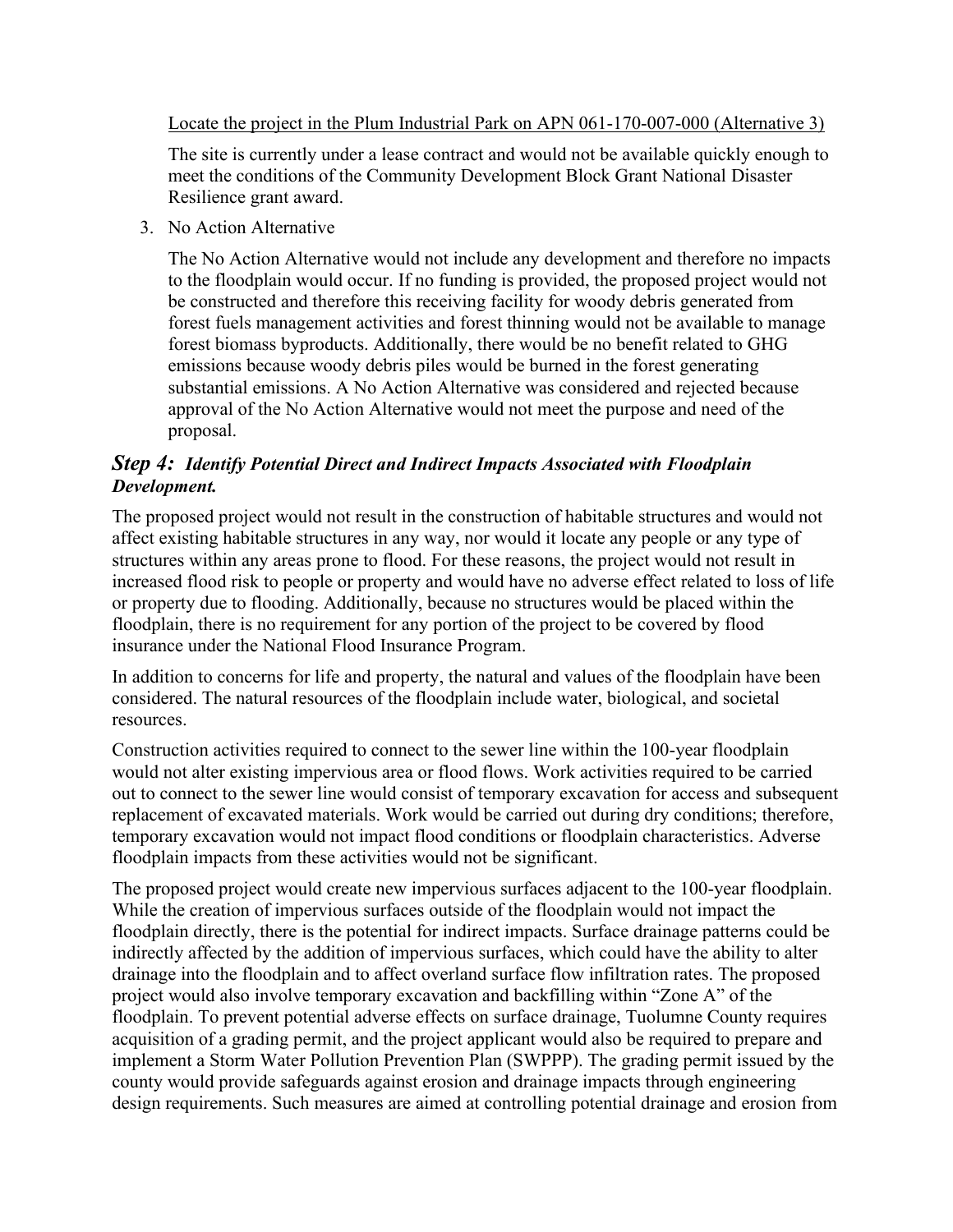operations at the site over the course of the project life. The county would ensure that design measures are both designed and implemented to provide sufficient storm water diversion and infiltration to prevent erosion and drainage impacts, including impacts on the floodplain. The SWPPP would also provide design elements and best management practices (BMPs) to control contamination sources—including sedimentation/erosion—that could leave the site. Design elements such as BMPs and other control measures to prevent erosion from the site and sedimentation of Curtis Creek would control runoff rates and infiltration rates at the site such that flood flows in Curtis Creek would not be affected by the addition of impervious surfaces outside of the floodplain. These measures would protect the natural values of Curtis Creek, including those related to water quality and biological resources and there would be no significant adverse impacts.

#### *Step 5: Where practicable, design or modify the proposed action to minimize the potential adverse impacts to lives, property, and natural values within the floodplain and to restore, and preserve the values of the floodplain.*

Preserving Lives: As described above under Step 4, there would be no significant adverse effects related to loss of life due to flooding. The sewer connection work in the floodplain will be brief and performed during the non-rainy season. The native ground elevation will be restored and will not affect floodwaters.

Preserving Property: As described above under Step 4, there would be no significant adverse effects related to loss of property due to flooding. There will be no insurable structures, so elevation mitigation isn't useful or required.

Preserving Natural Values and Minimizing Impacts: As described under Step 4, there would be no significant adverse effects related to natural values, including water quality, biological, and societal resources due to flooding.

#### *Step 6: Reevaluate the Alternatives.*

Although a small portion of the proposed project site is in a floodplain, the project does not have significant adverse effects on floodplain values. The proposed action would not result in the construction of habitable structures and would not affect existing habitable structures in any way, nor would it locate any people or any type of structures within any areas prone to flood. Additionally, project design elements, BMPs, and operational control measures to prevent erosion from the site and sedimentation of Curtis Creek would control runoff rates and infiltration rates at the site such that flood flows in Curtis Creek would not be affected by the addition of impervious surfaces outside of the floodplain. Consequently, there would be no significant adverse effect on floodplains from implementation of the project.

The alternatives, including the No Action Alternative, are impracticable because they would not satisfy the purpose and need of the proposed action, would be infeasible, and/or would result insignificant adverse environmental effects.

#### *Step 7: Determination of No Practicable Alternative*

It is our determination that there is no practicable alternative for partially locating the project in the flood zone. This is because of: 1) the need to meet the purpose and need of the proposed action; 2) the requirement to connect to a public sewer system; and 3) the lack of significant adverse environmental effects on human health, public property, and floodplain values.